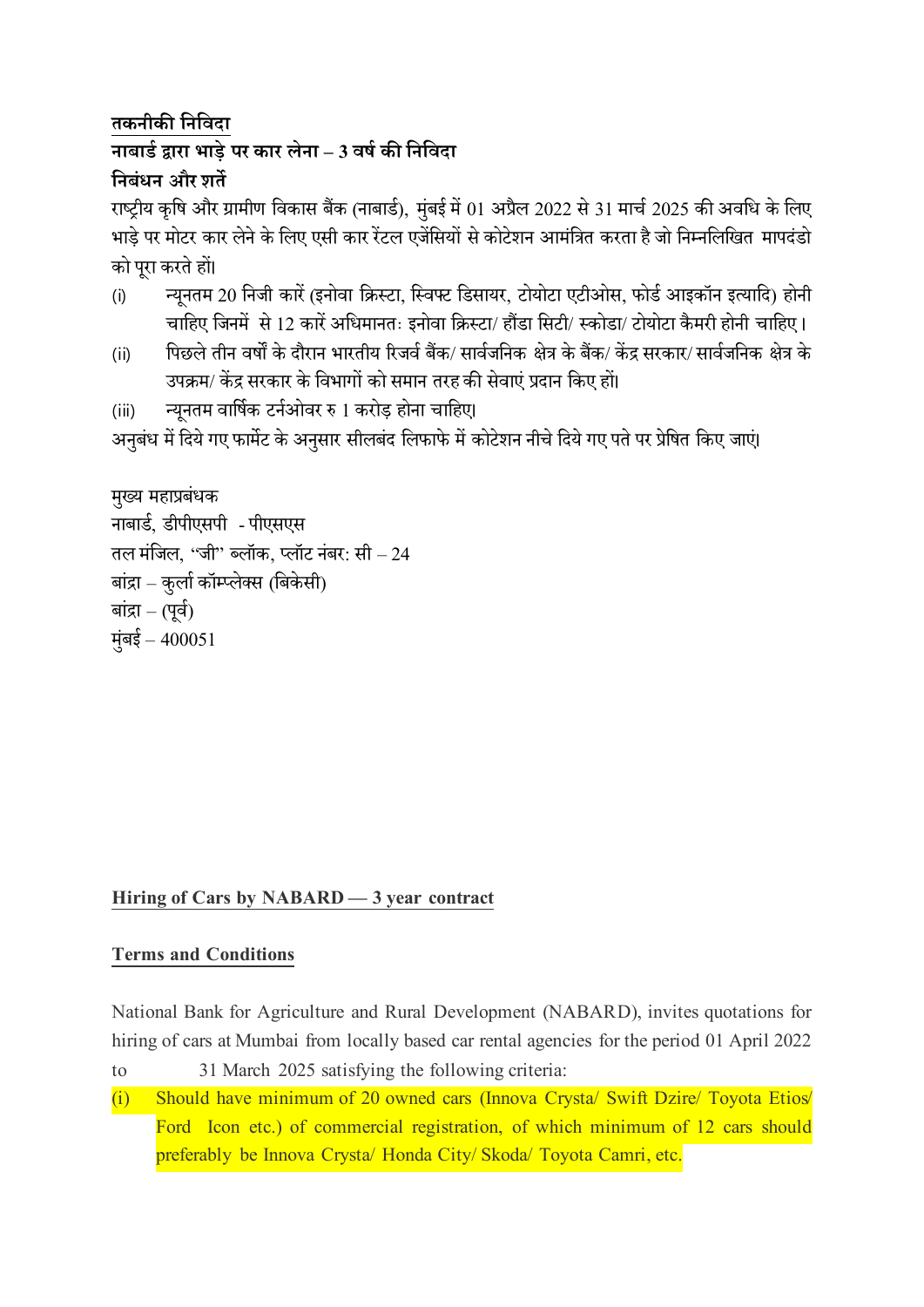- (ii) Should have provided similar service to RBI/ Public Sector Banks/ Central Govt./ Public Sector Undertaking/ Central Government Departments during the preceding 3 years.
- (iii) Should have a minimum annual turnover of Rs. 1 crore.

Quotations in sealed cover may be forwarded, in the format given in Annexure to the address given below:

Chief General Manager NABARD, DPSP-PSS, Ground Floor, '6' Block, Plot No.C-24 Bandra-Kurla Complex (BKC) Bandra (East) Mumbai - 400 051

कोटेशन दो लिफाफों मे प्रस्तुत किए जाएं। लिफाफा 1 में तकनीकी निविदा होनी चाहिए, जिसमे प्री - क्वॉलिफ़िकेशन के लिए बेसिक डाटा तथा सामान्य निबंधन और शर्ते होनी चाहिए और इसके साथ निम्नलिखित दस्तावेजों की प्रति संलग्न होनी चाहिए:

Quotations may be submitted in 2 envelopes. Envelope I should contain Technical bid, having the basic data for pre-qualification and General Terms & Conditions, accompanied by copies of the following documents:

- (क) न्यूनतम 30 कारों के स्वामित्व के प्रमाण के रूप मे आर सी बुक की प्रतियाँ ।
- (a) Copies of the RC books regarding proof of ownership of minimum 20 cars.
- (ख) पिछले तीन वर्षो के दौरान भारतीय रिजर्व बैंक / केंद्र सरकार / सार्वजनिक क्षेत्र के बैंक/ सार्वजनिक क्षेत्र के उपक्रम / केंद्र सरकार के विभागों के साथ किए गए वर्तमान ठेका / करार/ वर्क ऑर्डर से संबन्धित प्रतियाँ।
- (b) Copies of the current contract/ agreement/ work order from RBI/ Central Govt./ Public Sector Banks/ Public Sector Undertaking/ Central Government Departments entered into during preceding 3 years.
- (ग) पिछले तीन वर्षो की आय कर (आई टी) रिटर्न।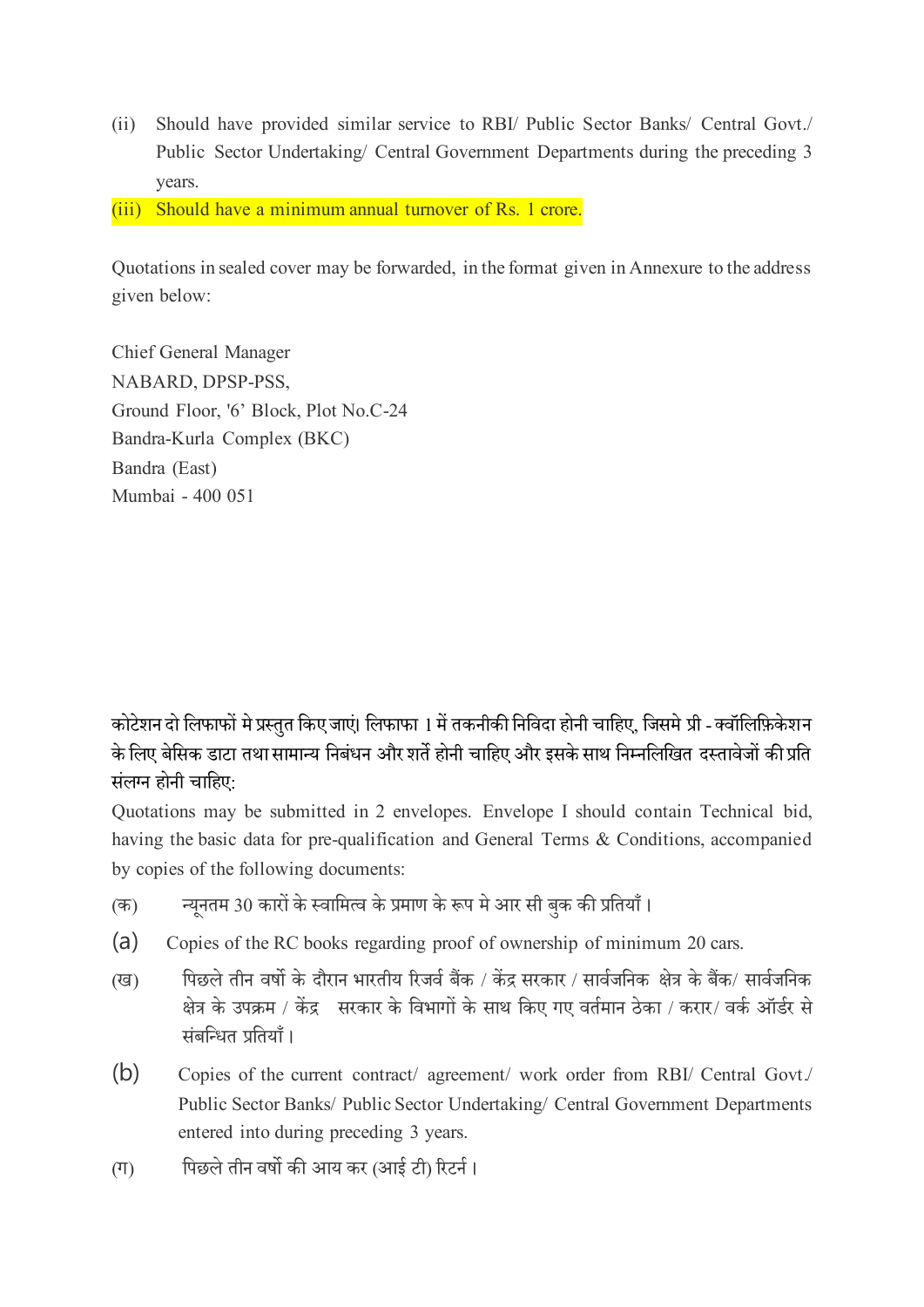- (c) IT Returns for the preceding 3 years
- (घ) संबन्धित एजेंसियाँ वस्तु एवं सेवा कर (जीएसटी) विभाग के पास पंजीकृत होनी चाहिए ।
- (d) The agencies should be registered with the Goods and Services Tax (GST) Department.

लिफाफा नंबर 2 में निर्धारित फार्मेट में वित्तीय निविदा होनी चाहिए, दोनों लिफाफे मुहर बंद होंगे और उन पर निम्नलिखित अंकित किया जाए।

Envelope No.2 should contain financial bid in the prescribed format. Both the envelopes will

be sealed and super scribed.

- 1. भाड़े पर कार लेने के षलए तकनीकी षनषिदा "Technical bid for hiring of car"
- 2. भाड़े पर कार लेने के लिए वित्तीय निविदा "Financial bid for hiring of car"

पार्टियों के प्रतिनिधियों, यदि कोई, की उपस्थिति में 24 फ़रवरी 2022 को दिन में 2:30 बजे तकनीकी निविदा (लिफाफा 1) खोला जाएगा। सबसे पहले लिफाफा 1 को खोला जाएगा और पात्रता मानदंडो को परा करने वाली पार्टियों को शॉर्टलिस्ट किया जाएगा। इसके पश्चात शॉर्टलिसटेड पार्टियों से संबन्धित लिफाफा 2 को 7 मार्च  $2022$  को दिन में  $02:30$  बजे खोला जाएगा।

The Technical quotations (Envelope I), will be opened at 1430 hrs on 24 February 2022 in the presence of the representatives of the parties, if any. At the first instance, Envelope 1 will be opened and parties complying with the eligibility criteria will be short-listed. Thereafter Envelope 2 in respect of the short-listed parties will be opened on 7 March 2022 at 1430 hrs.

कोटेशन प्रेषित करने की अंतिम तारीख 24 February 2022, दिन मे 02 बजे तक है।

Last date for submission of the quotations - 24 February 2022 by 1400 hrs.

कोई कारण बताए बिना किसी अथवा सभी आवेदोनों को स्वीकार अथवा अस्वीकार करने का अधिकार बैंक के पास सुरक्षित है।

The Bank reserves the right to accept or reject any or all applications without assigning any reason whatsoever.

\*\*\*\*\*\*\*\*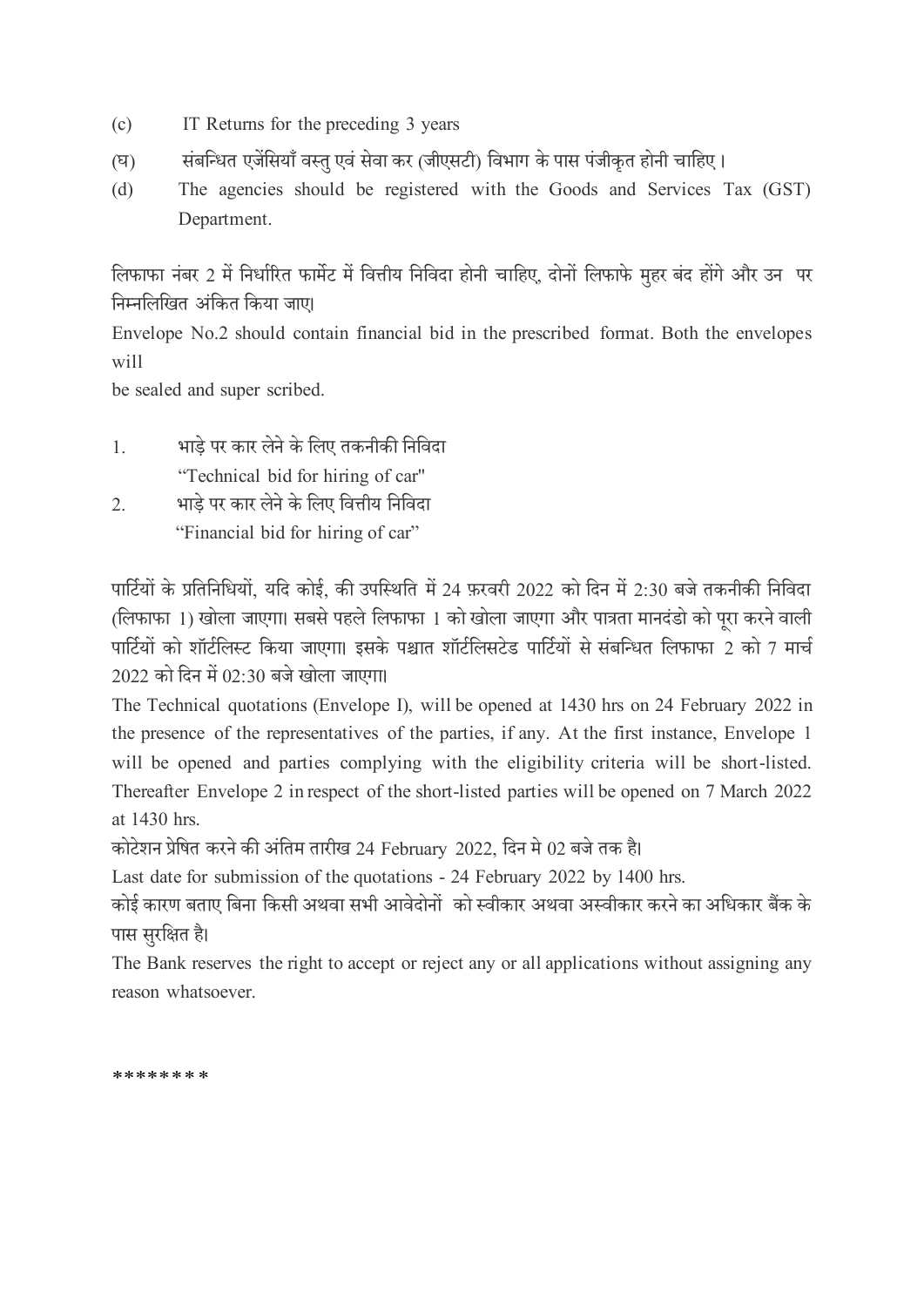#### अन बुंि-**ANNEXURE- 1**

# **बोलीकताडके नलए अनुदेश INSTRUCTIONS TO THE BIDDER**

1. **"तकनीकी/नित्तीय बोली'** केसाथ सुंलग्न बोली सेसुंबुंषित सभी दस्तािेजों के प्रत्येक पृष्ठ केदाषहने कोने में ऊपर क्रमांक लिखा जाना चाहिए.

All bid papers annexed along with the **'Technical/ Financial Bid'** document should be **serially numbered on the top right hand corner** of every page.

2. तकनीकी/वित्तीय बोली का प्रत्येक पृष्ठ विधिवत हस्ताक्षरित और आवेदक के प्राधिकृत हस्ताक्षरकर्ता द्वारा म द्राुंषकत होना र्ाषहए. तकनीकी/षित्तीय बोली के दस्तािेज़ की **मूल प्रनत/नोटरी** से सत्याषपत प्रस्त त .<br>की जानी चाहिए. तकनीकी/वित्तीय बोली के दस्तावेज़ की मल प्रति प्राप्त न होने पर उसे अस्वीकार किया जाएगा.

All pages of the Technical/ Financial bid document should be duly signed and stamped by the authorised signatory of the applicant. The Technical/ Financial bid document should be submitted in **original/ notarized**. Technical/ Financial bid document not submitted in original/ notarised will be rejected.

3. अावेदक तकनीकी/वित्तीय बोली दस्तावेज़ में दी गई सूचना के समर्थन में आवश्यक सभी दस्तावेज़ प्रस्तत करे.

The applicant should submit all requisite documents in support of information furnished in the Technical/ Financial Bid document.

4. प्रस्तुत की जाने वाली निविदाओं के लिफाफे पर कार्य का नाम, निविदा खोलने की तारीख और समय लिखा होना चाहिए. निविदाएं 24 **फरवरी 2022** को 1400 तक प्राप्त हो जानी चाहिए और तकनीकी/ षित्तीय बोली **24 फरिरी 2022** को **1430** को जो बोलीकताड उपषस्थषत रहना र्ाहते हैं उनकी उपषस्थषत में खोली जाएंगी.

Tenders should be submitted super-scribed with the name of the work, date and time of opening on the envelope. They will be received up to **1400 hrs on 24 February 2022** and technical bids will be opened on **24 February 2022 at 1430 hrs** in the presence of bidders who choose to be present.

5. नाबार्ड न्यूनतम बोली या किसी भी बोली को स्वीकार करने के लिए बाध्य नहीं है और निविदा को पूर्ण रूप से या उसके किसी भाग को स्वीकार करने के अधिकार सुरक्षित रखता है तथा बोलीकर्ता कोट की गई दर पर कार्य करने के लिए बाध्य होगा.

NABARD does not bind itself to accept the lowest or any TENDER and reserves the right of accepting the whole or any part of the TENDER and the Bidder shall be bound to perform the same at the rate quoted.

6. तकनीकी बोली और वित्तीय बोली अलग-अलग मुहरबंद लिफाफों में संलग्न की जानी चाहिएं और उस पर िमश: **तकनीकी बोली और नित्तीय बोली** षलिा होना र्ाषहए.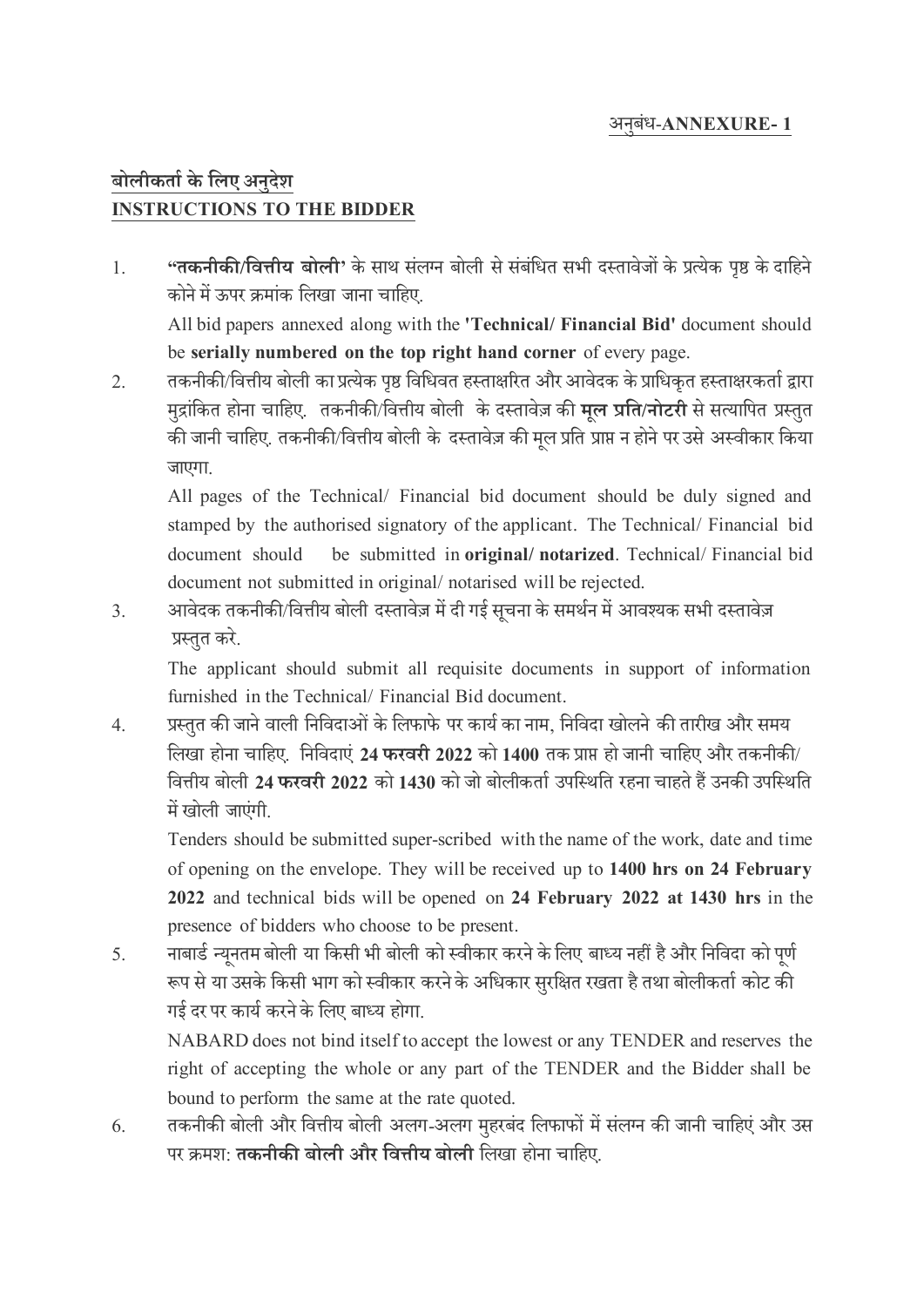Technical bid and the financial bid should be enclosed in separate sealed envelope, super-scribing **Technical bid and Financial bid respectively** thereon.

7. निविदा के विवरणों की प्रति हमारे बीकेसी स्थित कार्यालय से व्यक्तिगत रूप से कार्यालय समय में सोमवार से शुक्रवार के बीच में प्राप्त की जा सकती है.

A copy of tender details can be obtained in person from our office at BKC, Mumbai during working hours between Monday to Friday.

- 8. बित्तीय बोली 07 मार्च 2022 को खोली जाएगी. तकनीकी बोली के मानदंडों में निर्धारित आवश्यकताओं का अनुपालन करने वाले निविदाकर्ताओं की वित्तीय बोलियां ही खोली जाएंगी. Financial bid will be opened on 7 March 2022. Financial bid shall be opened only in respect of those tenderers who have complied with the requirements as laid down in Technical bid criteria.
- 9. आप से अपेक्षा की जाती है कि आप आरटीओ और अन्य सुरक्षा और सुरक्षा निर्देशों के सभी निर्देशों को सनिश्चित करेंगे और उनका अनुपालन करेंगे.

You will ensure and comply with all the instructions of RTO and other safety and security instructions.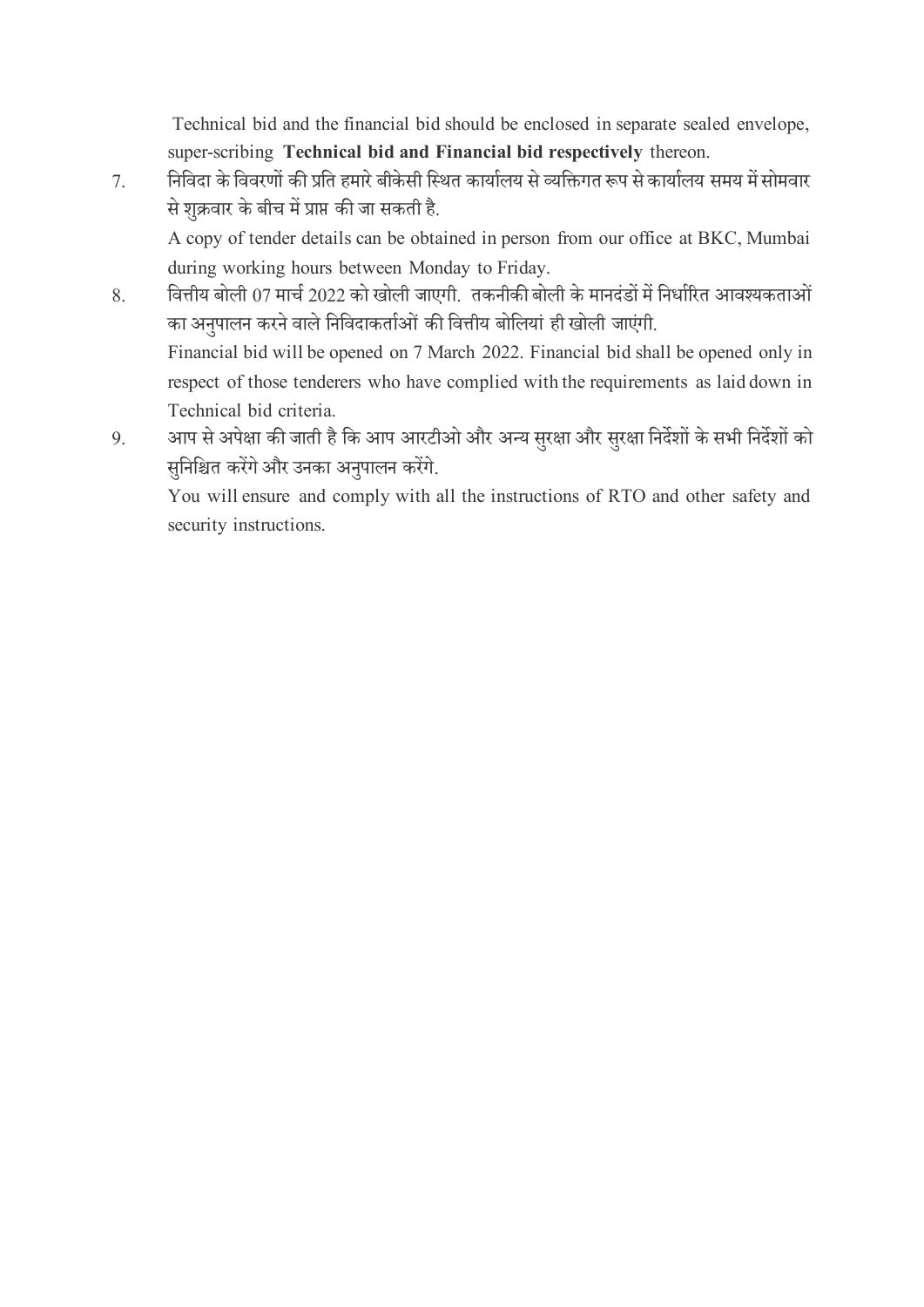# **िाहनों को नकराए पर लेनेसंबंधी ननबंधन और शतें**

### **General Terms and Condition - Hiring of Cars**

1. अाप वित्तीय बोली में दी गई दरों जिस पर आपकी सहमति पहले ही ली जा चुकी है, के अनुसार कार उपलब्ध कराएंगे. उक्त दरें 01 अप्रैल 2022 से 31 मार्च 2025 अर्थात 3 वर्षों की अवधि के लिए वैध होगी.

You will provide cars as per the rates given in the financial bid which has already been agreed by you. These rates will be valid for the period from 01 April 2022 to 31 March 2025 i.e.3 years.

 $2.$  यह नोट किया जाए कि बैंक का प्रधान कार्यालय और इसकी सभी आवासीय कालोनियां एयरपोर्ट से 20 किलोमीटर (एक तरफ) के भीतर स्थित हैं. अतः, एयरपोर्ट के लिए पिक-अप और ड्राप दरें तदनसार कोट की जाए. घंटो के बढ़ने की स्थिति में (4 घंटे से अधिक), अतिरिक्त घंटा प्रभार का भगतान तदनसार किया जाएगा. 4 घंटे और 40 किमी के अंतर्गत, यदि इसकी अवधि 6 घंटों अथवा 60 किमी से अधिक हो जाती है तब पैकेज 8 घंटे अथवा 80 किमी का माना जाएगा.

It may be noted that Bank's Head Office and all its residential colonies are located within 20 kms (one way) from both the airports, Therefore, airport pick-up and drop rates may be quoted accordingly. In case of increase in number of hours extra hours charges will be paid accordingly. Under 4 hours and 40 kms.if it exceed to either 6 hrs. or 60 kms., then automatically the package will be rolled over to 8 hrs. & 80 kms.

गैरेज और पिक-अप पॉइंट तथा वापस आने की अधिकतम दूरी 15 किमी होनी चाहिए और इसके अनुसार ही दावा किया जाए. यह एयरपोर्ट ड्रॉप/पिक-अप और रेल्वे-स्टेशन ड्रॉप/पिक-अप के मामले में लागू नहीं होगा.

The maximum distance that can be claimed in respect of garage and point of pick up and back to garage would be restricted to 15km. This would not be applicable in the case of airport drop/pick up and railway station drop/pick up.

3. अापके द्वारा उपलब्ध कराई गई कारें साफ सुथरी हों और किसी तरह की तकनीकि खराबी से मुक्त हों. कार अच्छी तरह से साफ हो और इसमें उपयुक्त सीट कवर उपलब्ध कराए जाएं. कार में निम्नलिखित अतिरिक्त सुविधा की वस्तुएं उपलब्ध कराई जाएँ.

(i) मोबाइल चार्जर (ii) दो समाचार पत्र (उक्त दिन का एक अंग्रेजी/ हिंदी समाचार पत्र और एक वित्तीय समाचार पत्र) (iii) प्रतिष्ठित ब्रांड जैसे बिसलेरी, किनली, एक्वाफिना, हिमालया इत्यादि की 01 लिटर पानी की दो बोतलें (iv) टिश्यू पेपर (पाउच में) (v) ड्यूटी में तैनात ड्राईवर के पास मोबाइल फोन. The car should be kept clean and maintained in running and trouble free condition. It must be washed and be provided with proper seat covers. The following extra amenities must be provided in the car:

(i) Mobile charger (ii) Two newspapers (one English/Hindi and one financial News Paper of the date (iii) Two 01 litre Water bottles of reputed brand such as Bisleri,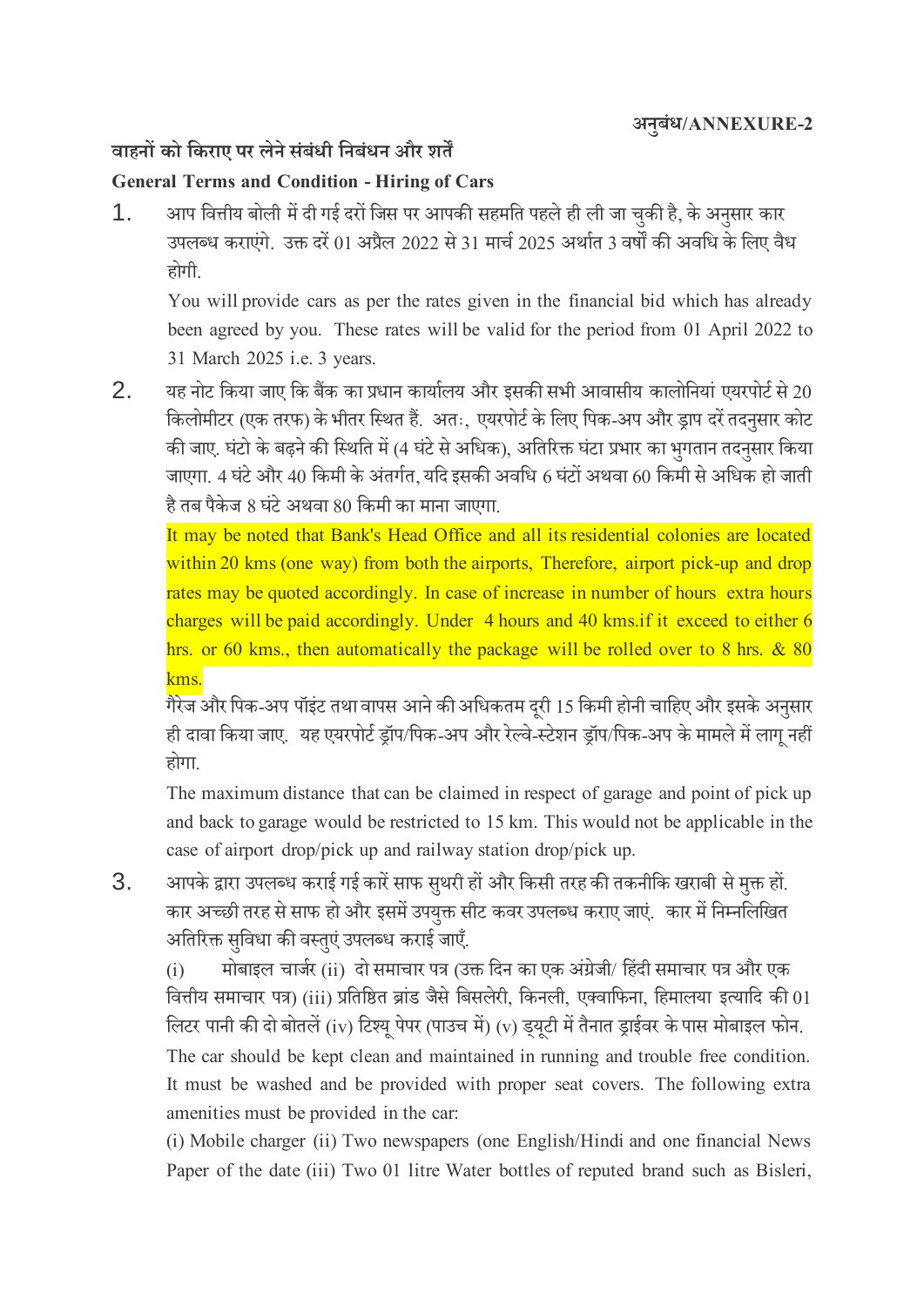Kinley, Aquafina, Himalaya etc. (iv) Tissue Papers (in pouch) (v) Mobile phone of the driver on duty.

4. ड्राईवर निर्धारित समय पर साफ-सुथरे पोशाक में ड्यूटी के लिए रिपोर्ट करेंगे, वे प्रतिदिन आधार पर गाड़ी का माईलेज रिकार्ड करेंगे और इसे उपयोगकर्ता/ स्टाफ द्वारा प्रमाणित करवाएंगे. बिल का भुगतान वाहन उपयोग करने वाले अधिकारी द्वारा अधिप्रमाणिकता संबंधी रिकार्ड की प्रस्तुति के पश्चात किया जाएगा. इसके अतिरिक्त, ड्राईवर सभी समय साफ-सथरा, विनम्र, शिष्ट और हर समय अपने कर्तव्य के प्रति ईमानदार रहेंगे.

The driver in clean uniform must report for duty at the specified time. He should maintain a proper record of mileage on a daily basis and get the same authenticated bythe user officer/staff. The payment of bill will be subject to the submission of this record, authenticated by the person using the vehicle. Besides they should be neatly turned out and be polite, courteous and service oriented at all times.

- 5. एजेंसी **दुकान और स्थापना अधिनियम** के अंतर्गत पंजीकृत होनी चाहिए और उनके पास टूर्स और टेवल्स सेवाएं प्रदान करने संबंधी आवश्यक प्रमाणपत्र होने चाहिए. The agencies should be registered under **Shop & Establishment Act** and have necessary certificate to run Tours and Travel services.
- 6. एजेंसी को वस्तु एवं सेवा कर (जीएसटी) के अंतर्गत पंजीकृत होना चाहिए. एजेंसी को पंजीकरण कराना और 15 अंकीय जीएसटी कोड संख्या प्राप्त करना अपेक्षित है जिससे कि वे बीजक/ चलान/ बिल जारी कर सकें. इन दस्तावेजों को क्रमानसार संख्या में लिखा जाए जिसमें सेवा प्रदाता का नाम और पता, सेवा प्राप्तकर्ता, सेवा का विवरण, देय सेवा कर और सेवा मूल्य शामिल होंगे.

The agencies should be registered with the Goods and Services Tax (GST) Department. The agencies are required to take registration and obtain 15 digit GST Code Number and issue invoices/ challans/ bills. These documents should be serially numbered, and it should contain the name and address of service provider, service receiver, description of service, value of service and service tax payable thereon.

- 7. राष्ट्रीय कृषि और ग्रामीण विकास बैंक (नाबार्ड) के लिए अर्हतापूर्व मानदंड में अपेक्षित कार्य करने संबंधीपिछले अनुभव सहित कार्य आदेश, दस्तावेजों और प्रमाणपत्रों का बौरा, यदि कोई हो. Details of work experience as per the requirement in the prequalification criteria supported by work orders, documents and certificates including previous experience, if any of carrying out work for National Bank for Agriculture and Rural Development (NABARD).
- 8. कार की बकिंग केबल प्राधिकृत अधिकारियों द्वारा मौखिक रूप से/ ई-मेल/एसएमएस/टेलिफोनिक संदेश के माध्यम से की जाएगी. इस संबंध में, एक पृष्टि संदेश तरंत भेजा जाएगा. यह एसएमएस कार की रिपोर्टिंग समय से कम से कम 12 घंटे पहले भेजी जाए. ड्यूटि के लिए देर से रिपोर्ट करने या रिपोर्ट न करने वाली कार बुकिंग के लिए न्यूनतम 500/- रुपये (पांच सौ केवल) की दंड कटौती या नाबार्ड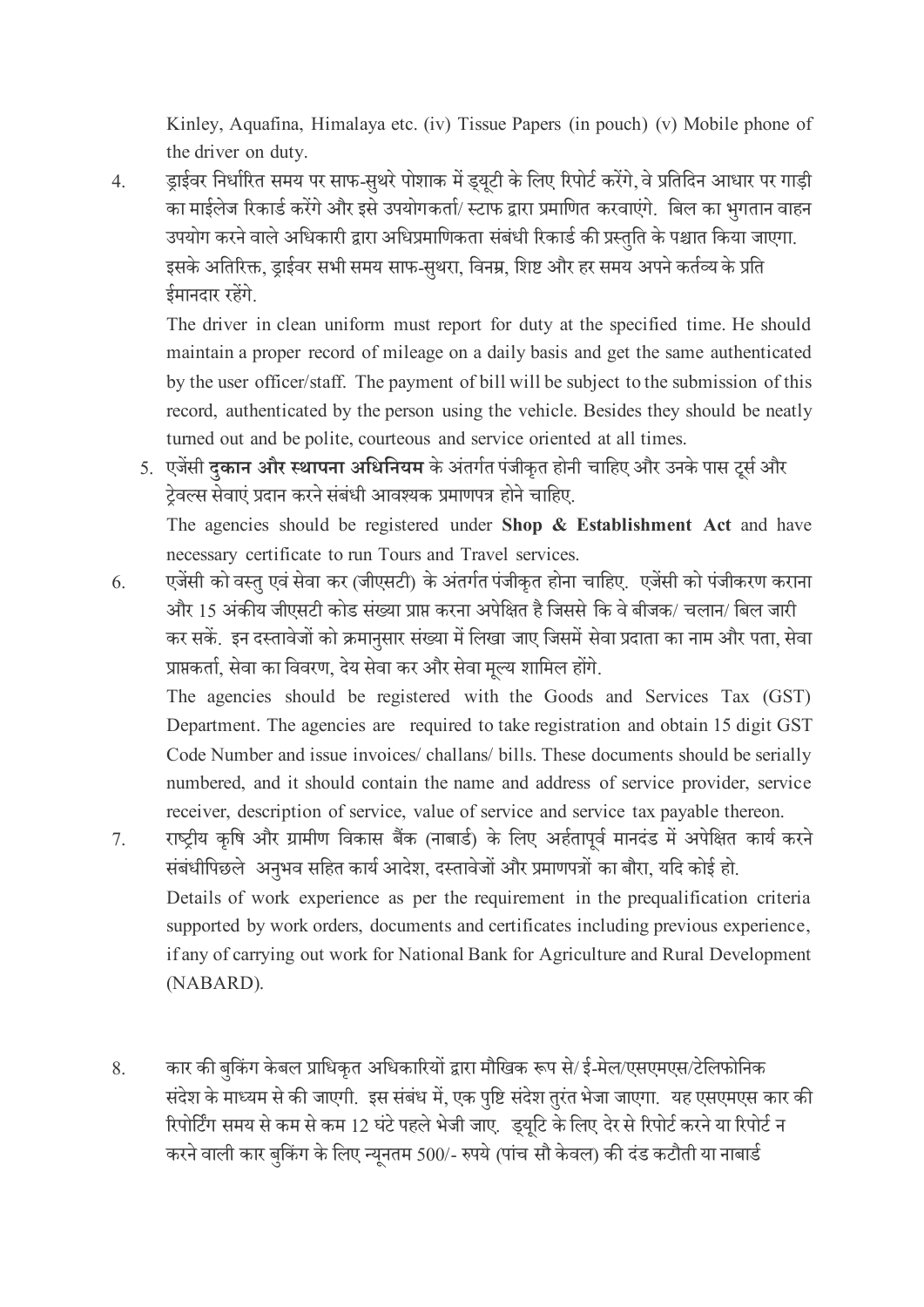द्वारा वांछित बिलों का भगतान करने के लिए अभी तक भगतान नहीं हुए बिलों से किया जा सकता है. Booking of cars will be done by authorised officials through verbal/ e-mail/ SMS/ telephonic message. A confirmatory message to be sent immediately. This SMS shall be sent at least 12 hrs in advance of the reporting time of the car. Car not reporting or reporting late for duty could attract a penal deduction of minimum Rs.500/- (Rupees five hundred only) for booking or as desired by NABARD, from the bills amount yet to be paid.

9. डयटि स्लिप उपयोगकर्ता अधिकारियों द्वारा हस्ताक्षरित होगी और इसमें समापन समय किलोमीटर और समय अवश्य लिखा रहेगा तथा बिलों का निपटान तब तक नहीं किया जाएगा जब तक हस्ताक्षरित ड्यूटि स्लिप उनके साथ संलग्न न की गई हो. कार का उपयोग करने वाले अधिकारी से यह अनुरोध किया जा सकता है षक िे अपना नाम षलिकर हस्ताक्षर करें.

The duty-slip will be signed out by the officials using cars and closing kilometres  $\&$ time must be indicated and the bills will not be settled unless the signed duty slips are attached with it. The officials using the car may be requested to indicate their names under their signatures.

10. देखे गये स्थानों का विवरण ड्यूटि स्लिप के पीछे अवश्य लिखा जाए.

The places visited may be invariably mentioned on the reverse of the duty slip.

11. सभी आकस्मिक व्यय यथा पार्किंग प्रभार, टोल प्रभार आदि आपके द्वारा वहन किए जाएंगे और इसे संबन्धित बिलों में शामिल किया जाएगा.

All the incidental charges like parking charges, toll charges, etc., will be borne by you and included in the relevant bills.

12. शहर से बाहर के दौरों के लिए ड्रायवरों के पास पर्याप्त नकदी/ईंधन कार्ड आदि होना चाहिए, और किसी भी स्थिति में कार का उपयोग करने वाले अधिकारियों से ईंधन प्रभार/ टोल प्रभार हेतु कोई राशि अदा नहीं करानी होगी.

In case of outstation tours, drivers should carry sufficient cash/ fuel card etc., and on no account the officials using the cars be made to pay for any amount towards fuel charges/toll charges, etc.

13. हवाई अर्ड्डे / रेलवे स्टेशन पर अधिकारियों को लाने या वहां से प्रस्थान करने से पूर्व, चालक अपने साथ उचित प्लेकार्ड ले जाएंगे जिसमें स्पष्ट रूप से अधिकारियों के नाम, फ्लाइट संख्या/ ट्रेन सं आदि का उल्लेख किया हो, कार पंजीकरण संख्या, ड्राइवर का नाम और मोबाइल संख्या से संबन्धित विवरण एसएमएस द्वारा बुकिंग/ संबंधित अधिकारी को भेजे जाएंगे, यदि ड्राइवर से संबंधित ब्योरा एसएमएस के माध्यम से संबंधित अधिकारी को नहीं भेजा जाता है तो बैंक असुविधा प्रभार के रूप में प्रति ट्रिप रु.50/-की राषश की कटौती करेगा.

The drivers will carry proper placards indicating clearly the name of the officials, flight number/ train number etc., when they proceed to the airport/ railway station for receiving the officials. The details of the car registration No., drivers name and mobile no. will be communicated via SMS to the booking/ dealing officer as well as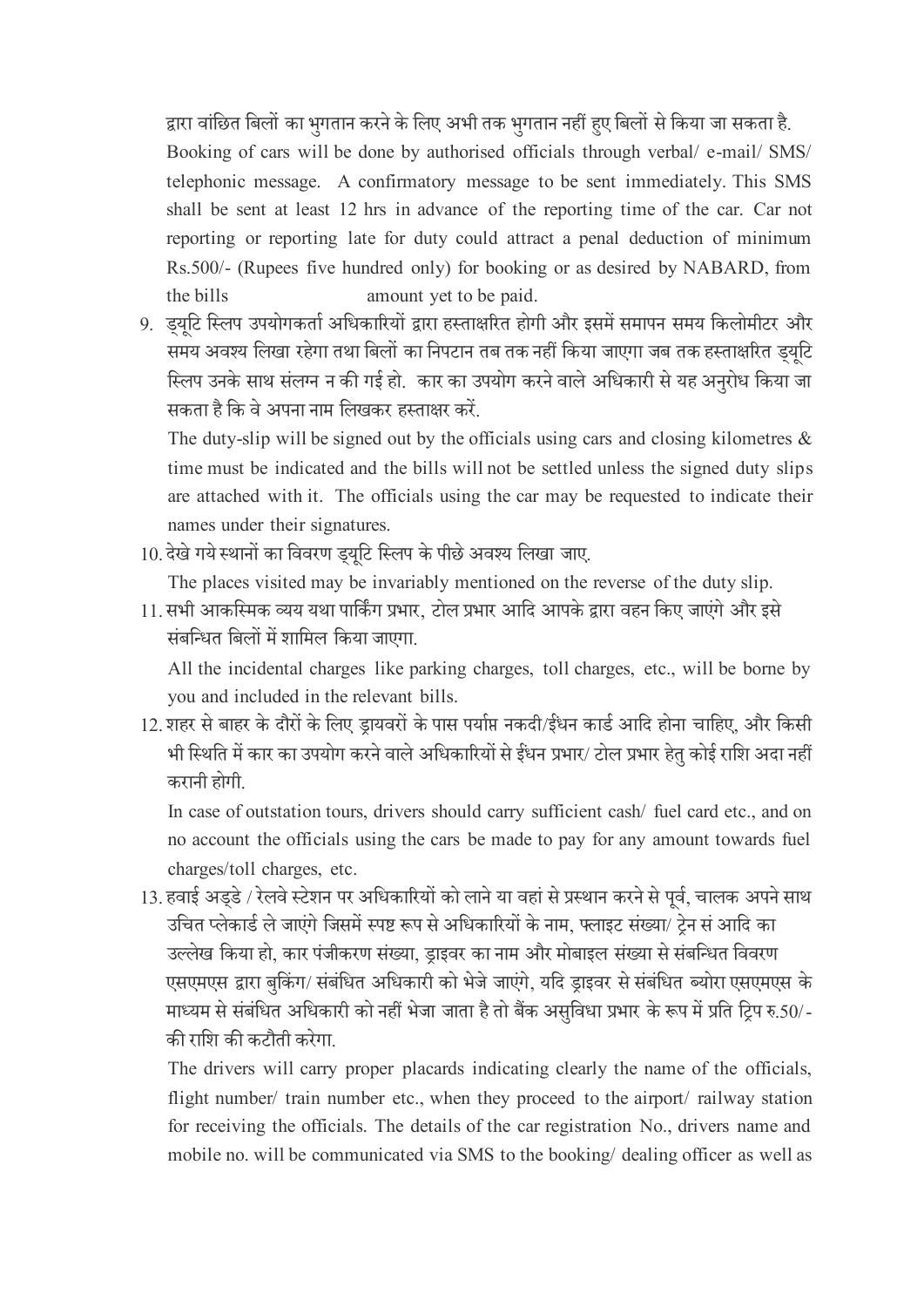the passenger. If the driver details are not sent to the required persons in time by SMS then Bank could deduct Rs.50/- as inconvenience charges per trip.

14. बैंक का प्रधान कार्यालय और बैंक के आवासीय क्वार्टरों में वाहन की रिपोर्टिंग के सामने में पार्किंग प्रभार नहीं षदया जाएगा.

Parking charges will not be entertained if the vehicle is reporting at Bank's Head Office and Bank's residential quarters.

15. ड्राईवर के ड्यूटी पर न आने या वाहन (वाहनों) के खराब होने की स्थिति में कार एजेंसी द्वारा वैकल्पिक व्यिस्था नहीं षकए जाने की षस्थषत में,एजेंसी बैंक द्वारा षकसी अन्य एजेंसी से िाहन षकराये पर लेने में िर्ड षकए गए षकराया प्रभार के बराबर की राषश बैंक को देगा.

The erring car agency failing to provide a car or substitute car in place of a defective/ breakdown car or for dereliction of duty on the part of the driver will have to compensate the Bank for an amount equal to the hiring charges incurred by the Bank for hiring similar category of car from some other agency.

- 16. सूची में सम्मिलित एजेंसी यह सुनिश्चित करेगी कि उपलब्ध कराई गई कारें 3 साल से अधिक पुरानी न हो. The empanelled agencies shall ensure that the cars provided should not be more than 3 years old.
- 17. ड्राईवर प्रमुखता से कार के डैश बोर्ड पर अपना ड्राइविंग लाइसेंस लगाएंगे क्योंकि इसे सभी टॅक्सी के लिए आवश्यक कार दिया गया है. ड्राईवर अपने मोबाइल फोन कभी बंद नहीं रखेंगे. The drivers should display their Driving Licence prominently on the dash board of the car as is now mandated for all taxis. Drivers should always have their mobile phones in on mode.
- 18. सूची में सम्मिलित एजेंसी यह सुनिश्चित करेगी कि कार में सभी आवश्यक कागजात यथा आरसी बुक, पीयूसी, बीमा इत्यादि उपलब्ध हो और ड्राईवर के पास वैध ड्राइविंग लाइसेंस हो.

The empanelled agencies shall ensure that the cars have valid papers including RC Book, PUC, Insurance etc. and the drivers are in possession of valid driving licence.

19. ड्राईवर सदैव कार में उपस्थित रहेंगे और संबंधित अधिकारियों से अनुमति लिए बिना लंच आदि के लिए नहीं जाएुंगे.

Drivers will always be available with the cars and would not proceed for lunch etc., without obtaining permission of the concerned officials.

- 20. बिल साप्ताहिक आधार पर प्रस्तुत किए जाएंगे और उनका भुगतान समान्यतः 15 कार्य दिवसों के भीतर किया जायेगा. उचित सांविधिक कटौतियों के बाद सभी भुगतान ई-भुगतान के माध्यम से किये जाएंगे. The bills will be raised on weekly basis and would be settled normally within a period of 15 working days. All payments will be made through e-payments after due statutory deductions.
- 21. आप यह सुनिश्चित करेंगे कि वाहन सही समय, सही स्थान पर पहुंचते हैं तथा सभी ड्राईवर और अन्य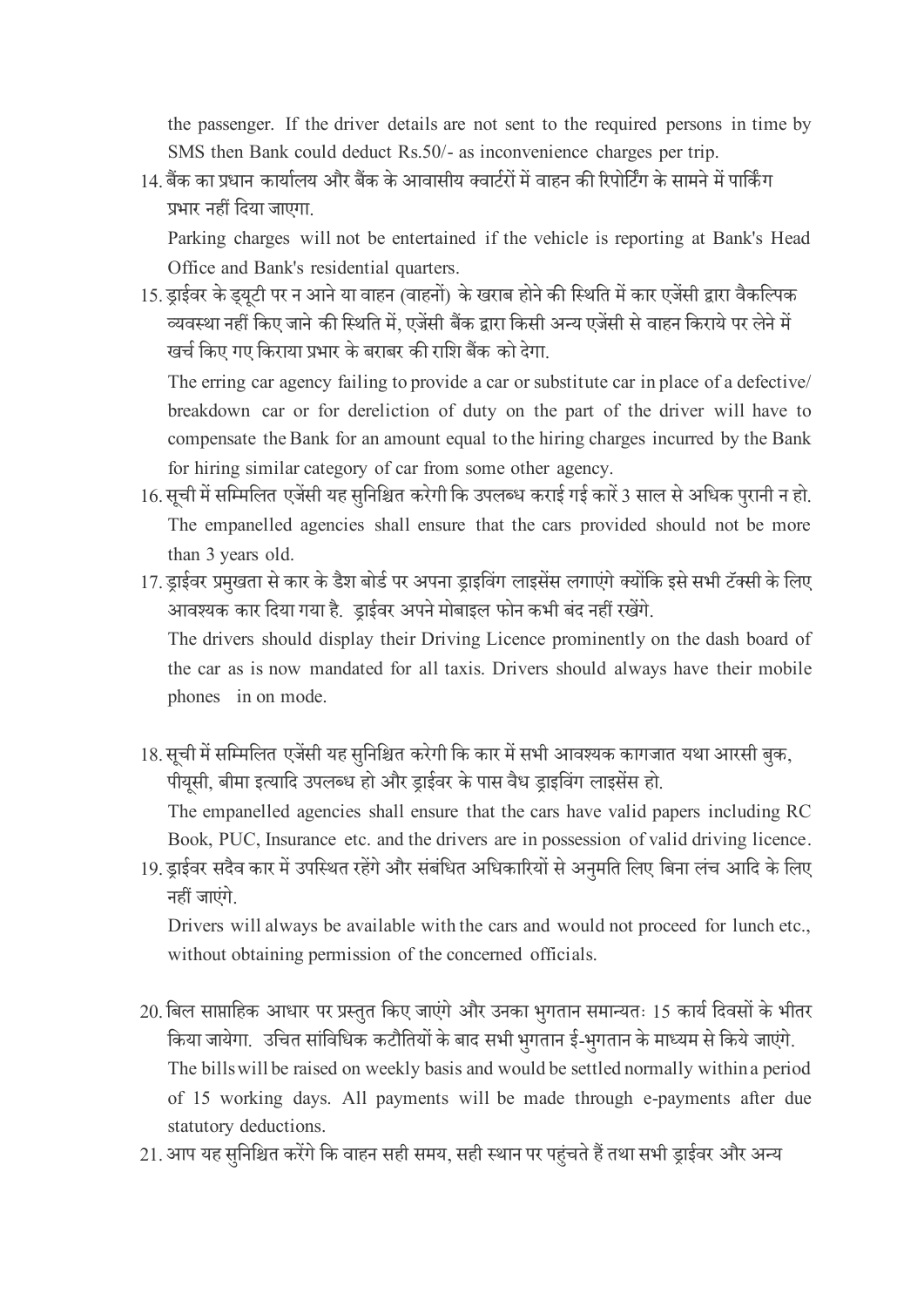स्टाफ अपने व्यवहार में विनम्र हो तथा समय पर सेवा प्रदान करते हैं.

You will ensure that the vehicles reach at the correct time, correct place and all the drivers and other staff are polite and prompt in their behaviour/dealing.

22. आप क्षेत्रीय परिवहन कार्यालय के सभी विनिमयों तथा प्रचलित अन्य सुरक्षा और संस्था विनियमों काअनुपालन सुनिश्चित करेंगे तथा प्रचलित नियमों/विनिमयों में किसी चूक/ गैर अनुपालन के लिए षजम्मेदार होंगे.

You will ensure and comply with all the regulations of the RTO and other safety and security regulations that are in vogue and you will be responsible for any deviation/ non adherence to the rules/ regulations in place.

23. भाड़े पर वाहन देने वाले या उसके एजेंट/कर्मचारी/ड्राईवर द्वारा बैंक के मत में एतद्द्वारा उल्लिखित निबंधनों और शर्तों के उल्लंघन और/या असंतोषजनक सेवाएं प्रदान करने की स्थिति में यह करार बिना किसी नोटिस या इसके एवज में किसी तरह की क्षतिपर्ति दिए बिना तत्काल समाप्त कार दिए जाने के लिए पात्र होगा.

The Hiring Agency or its agents/ employees/ drivers committing any breach of terms and conditions mentioned herein and/ or rendering unsatisfactory services, in the opinion of the Bank, shall render itself liable for summary termination of the agreement forthwith without any notice or any compensation in lieu thereof.

24. संविदा शुरू होने से पूर्व बैंक के पास केवल रु.50,000 /- का ब्याज मुक्त प्रतिभूति जमा होगा. बैंक को हुई किसी हानि की स्थिति में इस राशि का प्रयोग किया जाएगा.

Interest free security deposit of Rs.50,000/- only shall be with the Bank by a cheque before commencement of the contract. Any loss to the Bank shall be made good from this amount.

25. सूची में सम्मिलित एजेंसी किसी हानि, नुकसान या विधिक कार्रवाई और यातायात संबंधी किसी नियम के उल्लंघन करने पर देय लागत/ क्षतिपूर्ति/प्रभार/दण्ड/दावा के लिए खर्च की गई राशि की क्षतिपूर्ति बैंक को करेगा.

The empanelled agencies shall indemnify the Bank for payment of any loss, damage and legal actions and cost/ compensation/ charges/ fines/ claims owing to violation of any traffic rules accident or any other eventuality.

- 26. यदि दोनों पक्ष सौहादपूर्ण तरीके से किसी समस्या का निपटान नहीं कर पाते हैं तो दोनों पक्ष इस बात से सहमत है कि मुंबई क्षेत्राधिकार के भीतर अपनी समस्या का फैसला करेंगे. In the event that the parties cannot amicably settle a dispute, the parties agree to resolve the same by arbitration proceedings within the Mumbai jurisdiction.
- 27. यदि अलग-अलग कार्यों के लिए अलग-अलग आंकड़े प्राप्त होते हैं तो इन न्यूनतम दरों/आंकड़ों को समेकित किया जाएगा और यह अंतिम रूप से अनुमोदित ट्रेवल्स एजेंसी पर लागू होगा.